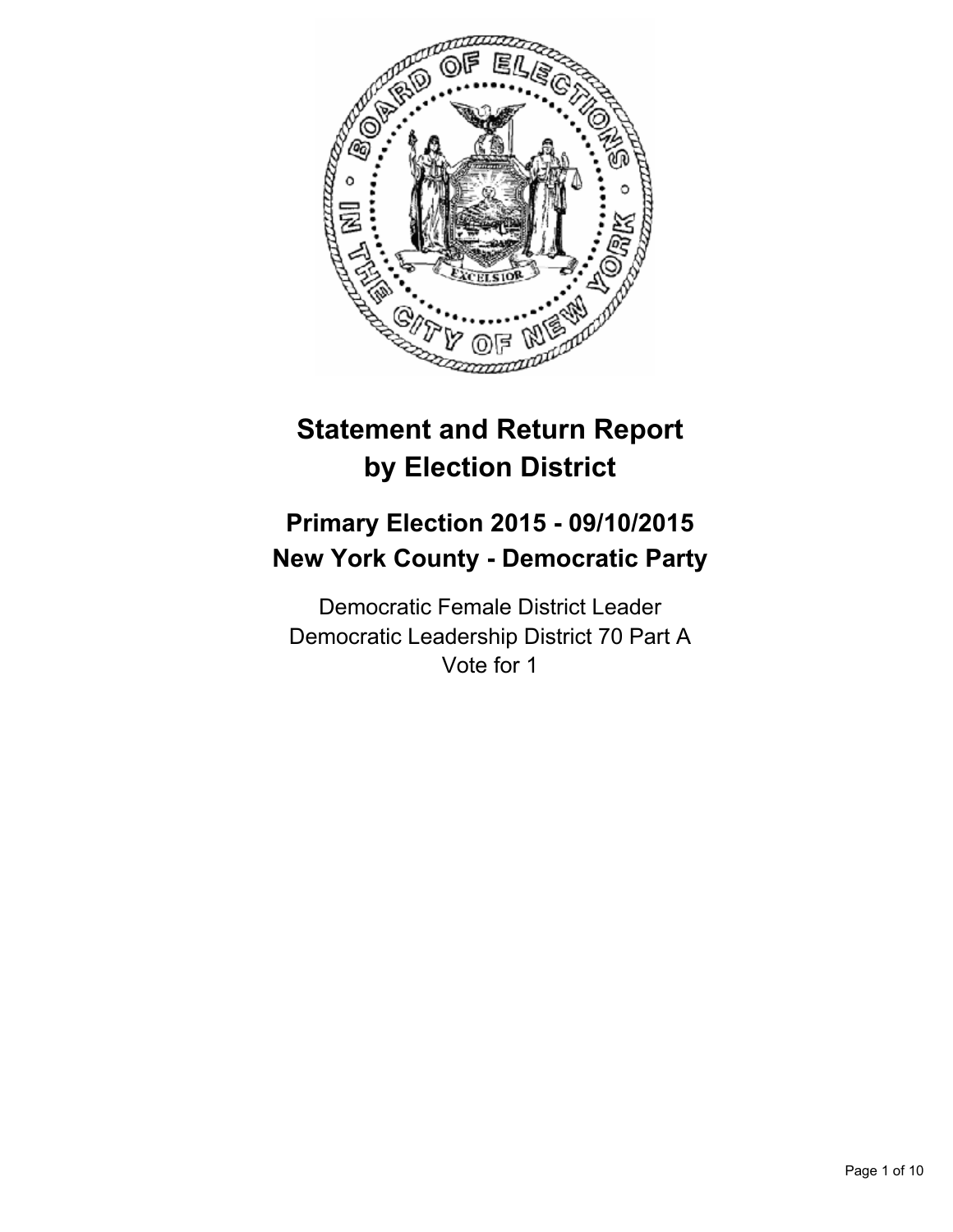

| PUBLIC COUNTER                                           | 60 |
|----------------------------------------------------------|----|
| ABSENTEE/MILITARY                                        | 3  |
| AFFIDAVIT                                                | 0  |
| Total Ballots                                            | 63 |
| Less - Inapplicable Federal/Special Presidential Ballots | 0  |
| <b>Total Applicable Ballots</b>                          | 63 |
| AFUA ATTA-MENSAH                                         | 9  |
| CORDELL CLEARE                                           | 29 |
| YASMIN CORNELIUS                                         | 20 |
| Total Votes                                              | 58 |
| Unrecorded                                               | 5  |

#### **002/70**

| <b>PUBLIC COUNTER</b>                                    | 30 |
|----------------------------------------------------------|----|
| ABSENTEE/MILITARY                                        | 0  |
| <b>AFFIDAVIT</b>                                         |    |
| <b>Total Ballots</b>                                     | 31 |
| Less - Inapplicable Federal/Special Presidential Ballots | 0  |
| <b>Total Applicable Ballots</b>                          | 31 |
| AFUA ATTA-MENSAH                                         | 4  |
| <b>CORDELL CLEARE</b>                                    | 15 |
| YASMIN CORNELIUS                                         | 11 |
| <b>Total Votes</b>                                       | 30 |
| Unrecorded                                               |    |
|                                                          |    |

| <b>PUBLIC COUNTER</b>                                    | 59 |
|----------------------------------------------------------|----|
| ABSENTEE/MILITARY                                        | 5  |
| AFFIDAVIT                                                |    |
| <b>Total Ballots</b>                                     | 65 |
| Less - Inapplicable Federal/Special Presidential Ballots | 0  |
| <b>Total Applicable Ballots</b>                          | 65 |
| AFUA ATTA-MENSAH                                         | 20 |
| <b>CORDELL CLEARE</b>                                    | 20 |
| YASMIN CORNELIUS                                         | 19 |
| <b>Total Votes</b>                                       | 59 |
| Unrecorded                                               | 6  |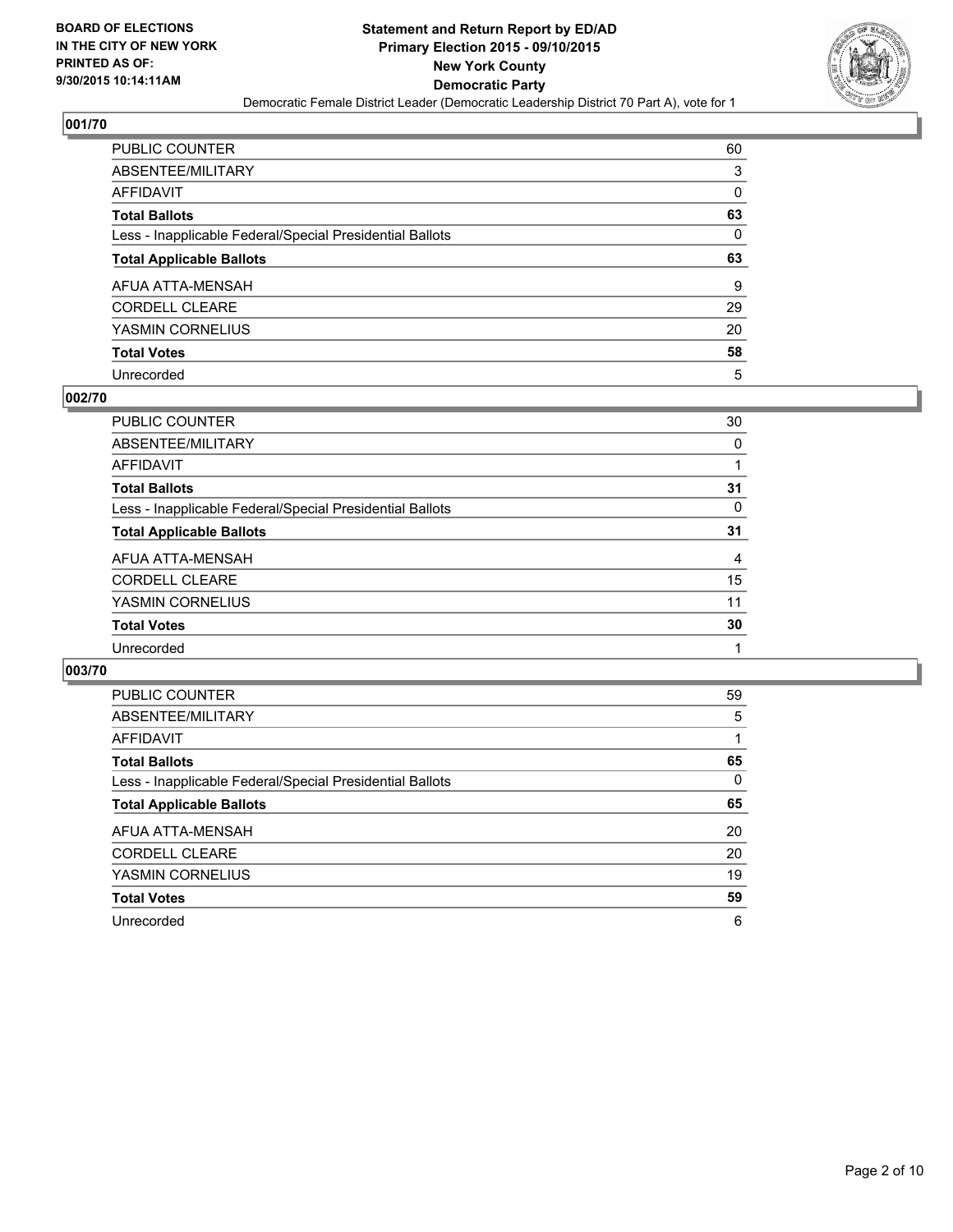

| PUBLIC COUNTER                                           | 76 |
|----------------------------------------------------------|----|
| ABSENTEE/MILITARY                                        | 4  |
| AFFIDAVIT                                                | 0  |
| <b>Total Ballots</b>                                     | 80 |
| Less - Inapplicable Federal/Special Presidential Ballots | 0  |
| <b>Total Applicable Ballots</b>                          | 80 |
| AFUA ATTA-MENSAH                                         | 11 |
| CORDELL CLEARE                                           | 57 |
| YASMIN CORNELIUS                                         | 8  |
| <b>Total Votes</b>                                       | 76 |
| Unrecorded                                               | 4  |

#### **005/70**

| PUBLIC COUNTER                                           | 96 |
|----------------------------------------------------------|----|
| ABSENTEE/MILITARY                                        | 0  |
| AFFIDAVIT                                                | 0  |
| <b>Total Ballots</b>                                     | 96 |
| Less - Inapplicable Federal/Special Presidential Ballots | 0  |
| <b>Total Applicable Ballots</b>                          | 96 |
| AFUA ATTA-MENSAH                                         | 21 |
| <b>CORDELL CLEARE</b>                                    | 24 |
| YASMIN CORNELIUS                                         | 39 |
| <b>Total Votes</b>                                       | 84 |
| Unrecorded                                               | 12 |
|                                                          |    |

| <b>PUBLIC COUNTER</b>                                    | 56 |
|----------------------------------------------------------|----|
| ABSENTEE/MILITARY                                        | 4  |
| AFFIDAVIT                                                |    |
| <b>Total Ballots</b>                                     | 61 |
| Less - Inapplicable Federal/Special Presidential Ballots | 0  |
| <b>Total Applicable Ballots</b>                          | 61 |
| AFUA ATTA-MENSAH                                         | 10 |
| <b>CORDELL CLEARE</b>                                    | 27 |
| YASMIN CORNELIUS                                         | 19 |
| LYNN STEWARD (WRITE-IN)                                  |    |
| <b>Total Votes</b>                                       | 57 |
| Unrecorded                                               | 4  |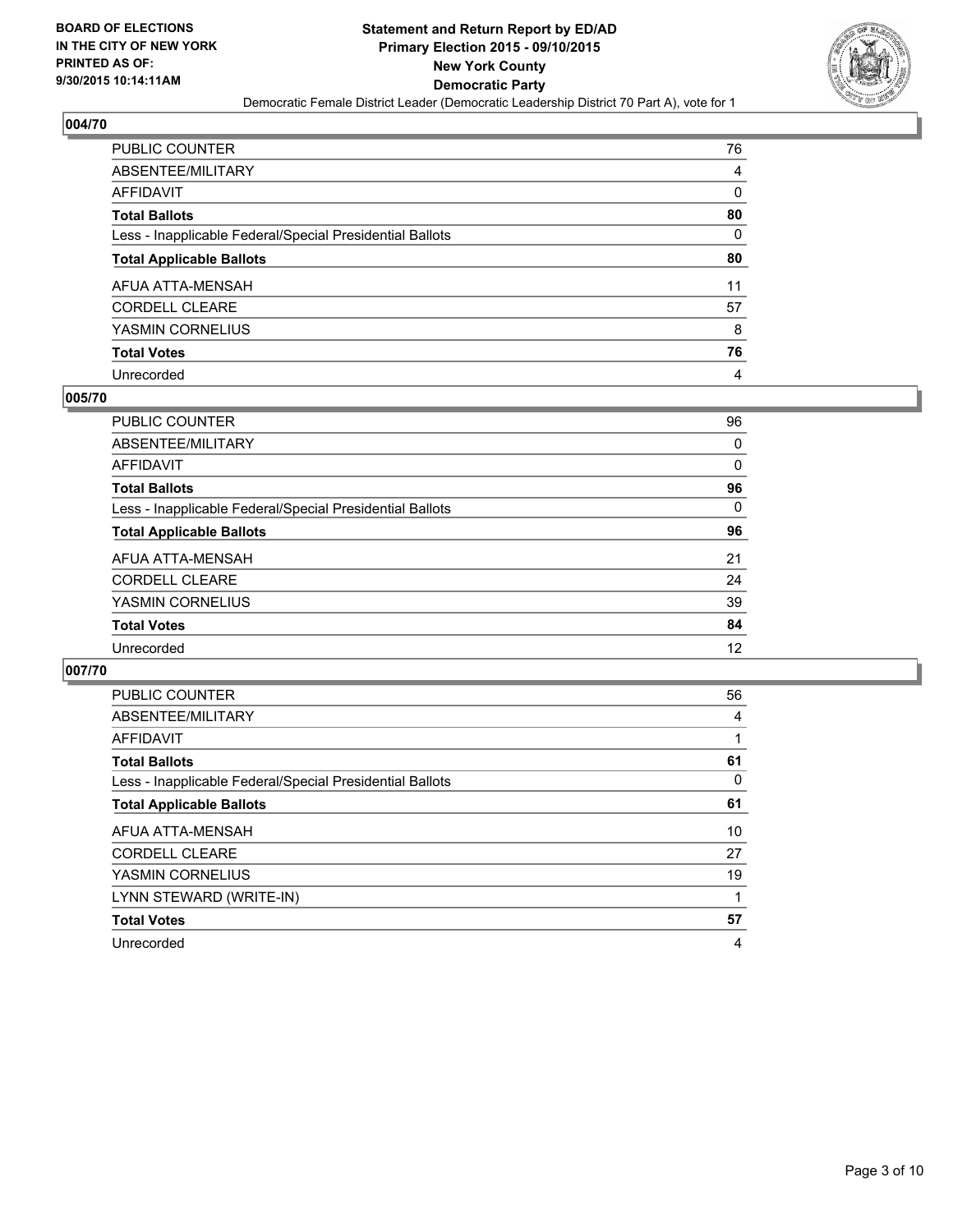

| PUBLIC COUNTER                                           | 60 |
|----------------------------------------------------------|----|
| ABSENTEE/MILITARY                                        | 6  |
| AFFIDAVIT                                                | 0  |
| Total Ballots                                            | 66 |
| Less - Inapplicable Federal/Special Presidential Ballots | 0  |
| <b>Total Applicable Ballots</b>                          | 66 |
| AFUA ATTA-MENSAH                                         | 7  |
| CORDELL CLEARE                                           | 35 |
| YASMIN CORNELIUS                                         | 19 |
| Total Votes                                              | 61 |
| Unrecorded                                               | 5  |

#### **009/70**

| <b>PUBLIC COUNTER</b>                                    | 104            |
|----------------------------------------------------------|----------------|
| ABSENTEE/MILITARY                                        | $\overline{2}$ |
| AFFIDAVIT                                                | $\overline{2}$ |
| <b>Total Ballots</b>                                     | 108            |
| Less - Inapplicable Federal/Special Presidential Ballots | 0              |
| <b>Total Applicable Ballots</b>                          | 108            |
| AFUA ATTA-MENSAH                                         | 31             |
| <b>CORDELL CLEARE</b>                                    | 35             |
| YASMIN CORNELIUS                                         | 36             |
| <b>Total Votes</b>                                       | 102            |
| Unrecorded                                               | 6              |
|                                                          |                |

| <b>PUBLIC COUNTER</b>                                    | 105            |
|----------------------------------------------------------|----------------|
| ABSENTEE/MILITARY                                        | 6              |
| AFFIDAVIT                                                | $\overline{2}$ |
| <b>Total Ballots</b>                                     | 113            |
| Less - Inapplicable Federal/Special Presidential Ballots | 0              |
| <b>Total Applicable Ballots</b>                          | 113            |
| AFUA ATTA-MENSAH                                         | 26             |
| <b>CORDELL CLEARE</b>                                    | 42             |
| YASMIN CORNELIUS                                         | 39             |
| <b>Total Votes</b>                                       | 107            |
| Unrecorded                                               | 6              |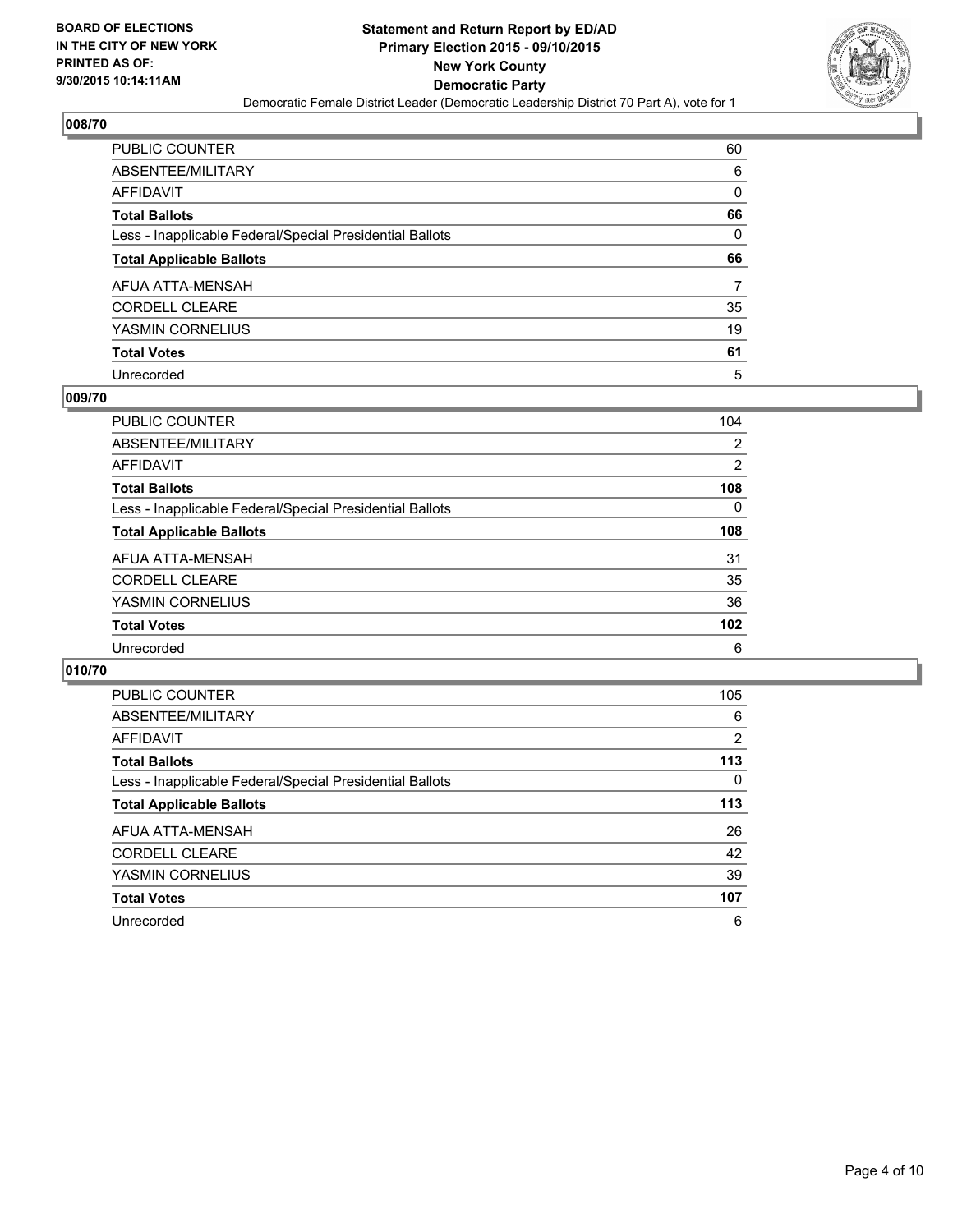

| PUBLIC COUNTER                                           | 26       |
|----------------------------------------------------------|----------|
| ABSENTEE/MILITARY                                        | 3        |
| AFFIDAVIT                                                | $\Omega$ |
| <b>Total Ballots</b>                                     | 29       |
| Less - Inapplicable Federal/Special Presidential Ballots | 0        |
| <b>Total Applicable Ballots</b>                          | 29       |
| AFUA ATTA-MENSAH                                         | 5        |
| <b>CORDELL CLEARE</b>                                    | 13       |
| YASMIN CORNELIUS                                         | 6        |
| <b>Total Votes</b>                                       | 24       |
| Unrecorded                                               | 5        |

## **013/70**

| PUBLIC COUNTER                                           | 61 |
|----------------------------------------------------------|----|
| ABSENTEE/MILITARY                                        |    |
| <b>AFFIDAVIT</b>                                         |    |
| <b>Total Ballots</b>                                     | 63 |
| Less - Inapplicable Federal/Special Presidential Ballots | 0  |
| <b>Total Applicable Ballots</b>                          | 63 |
| AFUA ATTA-MENSAH                                         | 9  |
| <b>CORDELL CLEARE</b>                                    | 23 |
| YASMIN CORNELIUS                                         | 21 |
| UNATTRIBUTABLE WRITE-IN (WRITE-IN)                       |    |
| <b>Total Votes</b>                                       | 54 |
| Unrecorded                                               | 9  |
|                                                          |    |

| <b>PUBLIC COUNTER</b>                                    | 39 |
|----------------------------------------------------------|----|
| ABSENTEE/MILITARY                                        |    |
| AFFIDAVIT                                                | 0  |
| <b>Total Ballots</b>                                     | 40 |
| Less - Inapplicable Federal/Special Presidential Ballots | 0  |
| <b>Total Applicable Ballots</b>                          | 40 |
| AFUA ATTA-MENSAH                                         | 11 |
| <b>CORDELL CLEARE</b>                                    | 5  |
| YASMIN CORNELIUS                                         | 18 |
| <b>Total Votes</b>                                       | 34 |
| Unrecorded                                               | 6  |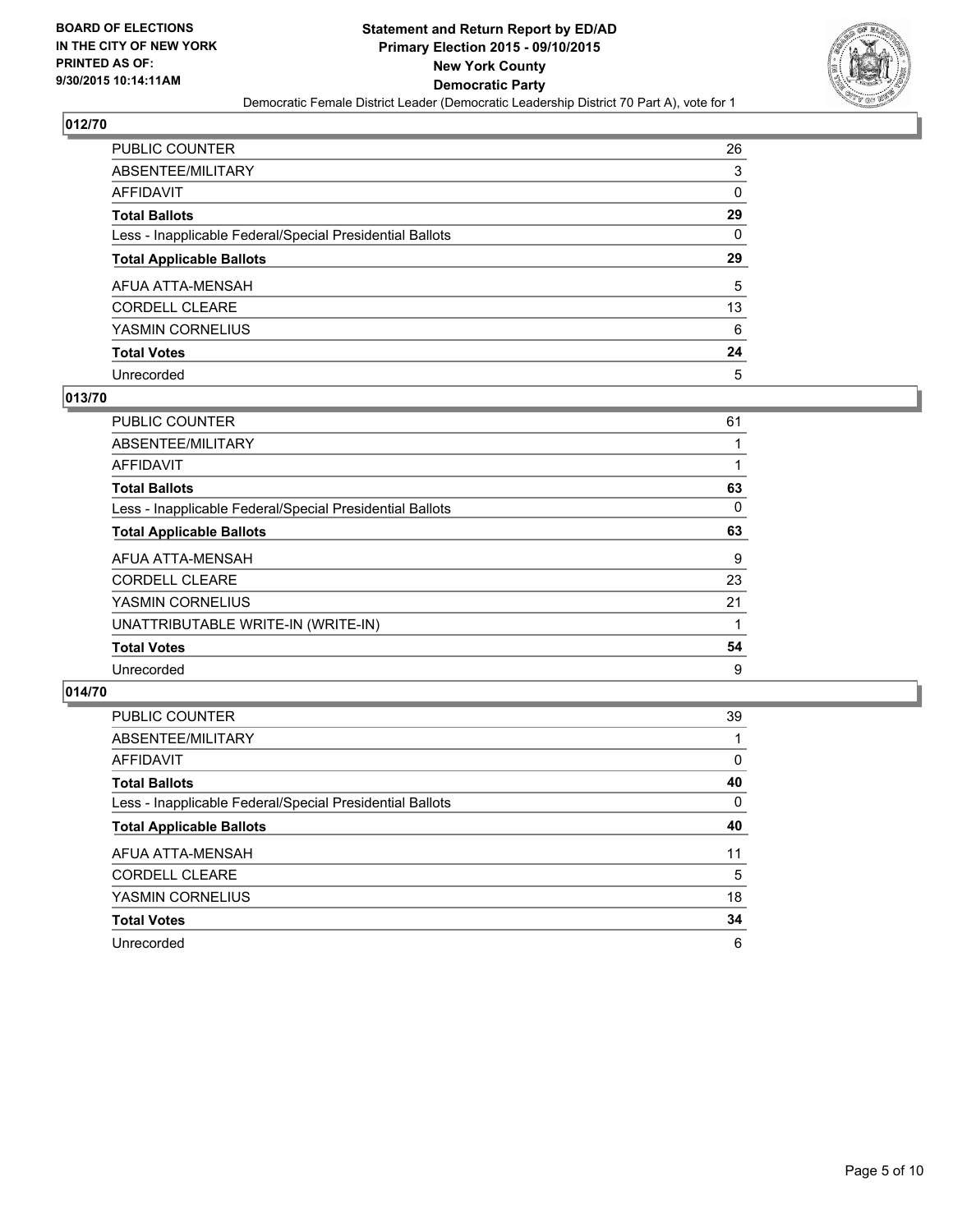

| PUBLIC COUNTER                                           | 58 |
|----------------------------------------------------------|----|
| ABSENTEE/MILITARY                                        | 2  |
| AFFIDAVIT                                                | 0  |
| Total Ballots                                            | 60 |
| Less - Inapplicable Federal/Special Presidential Ballots | 0  |
| <b>Total Applicable Ballots</b>                          | 60 |
| AFUA ATTA-MENSAH                                         | 18 |
| CORDELL CLEARE                                           | 21 |
| YASMIN CORNELIUS                                         | 17 |
| <b>Total Votes</b>                                       | 56 |
| Unrecorded                                               | 4  |

#### **016/70**

| <b>PUBLIC COUNTER</b>                                    | 57 |
|----------------------------------------------------------|----|
| ABSENTEE/MILITARY                                        | 4  |
| <b>AFFIDAVIT</b>                                         |    |
| <b>Total Ballots</b>                                     | 62 |
| Less - Inapplicable Federal/Special Presidential Ballots | 0  |
| <b>Total Applicable Ballots</b>                          | 62 |
| AFUA ATTA-MENSAH                                         | 13 |
| <b>CORDELL CLEARE</b>                                    | 20 |
| YASMIN CORNELIUS                                         | 20 |
| <b>Total Votes</b>                                       | 53 |
| Unrecorded                                               | 9  |
|                                                          |    |

| <b>PUBLIC COUNTER</b>                                    | 39 |
|----------------------------------------------------------|----|
| ABSENTEE/MILITARY                                        | 0  |
| AFFIDAVIT                                                |    |
| <b>Total Ballots</b>                                     | 40 |
| Less - Inapplicable Federal/Special Presidential Ballots | 0  |
| <b>Total Applicable Ballots</b>                          | 40 |
| AFUA ATTA-MENSAH                                         | 17 |
| <b>CORDELL CLEARE</b>                                    | 10 |
| YASMIN CORNELIUS                                         | 9  |
| <b>Total Votes</b>                                       | 36 |
| Unrecorded                                               | 4  |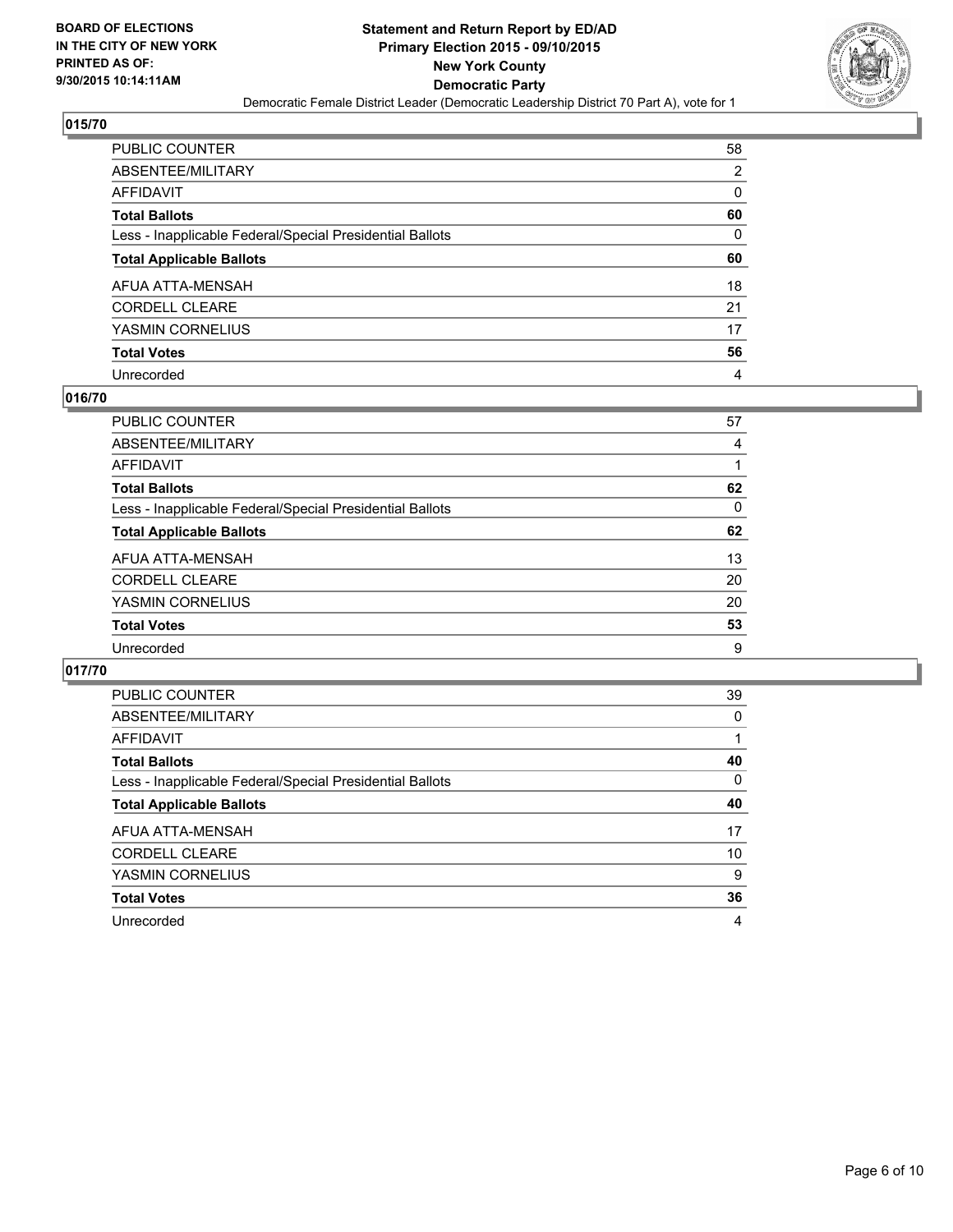

| PUBLIC COUNTER                                           | 25              |
|----------------------------------------------------------|-----------------|
| ABSENTEE/MILITARY                                        |                 |
| AFFIDAVIT                                                |                 |
| Total Ballots                                            | 27              |
| Less - Inapplicable Federal/Special Presidential Ballots | 0               |
| <b>Total Applicable Ballots</b>                          | 27              |
| AFUA ATTA-MENSAH                                         | 5               |
| CORDELL CLEARE                                           | 12 <sup>°</sup> |
| YASMIN CORNELIUS                                         | 7               |
| <b>Total Votes</b>                                       | 24              |
| Unrecorded                                               | 3               |

#### **020/70**

| <b>PUBLIC COUNTER</b>                                    | 32       |
|----------------------------------------------------------|----------|
| ABSENTEE/MILITARY                                        | 3        |
| <b>AFFIDAVIT</b>                                         | 0        |
| <b>Total Ballots</b>                                     | 35       |
| Less - Inapplicable Federal/Special Presidential Ballots | $\Omega$ |
| <b>Total Applicable Ballots</b>                          | 35       |
| AFUA ATTA-MENSAH                                         | 13       |
| <b>CORDELL CLEARE</b>                                    | 8        |
| YASMIN CORNELIUS                                         | 8        |
| <b>Total Votes</b>                                       | 29       |
| Unrecorded                                               | 6        |
|                                                          |          |

| <b>PUBLIC COUNTER</b>                                    | 42 |
|----------------------------------------------------------|----|
| ABSENTEE/MILITARY                                        | 5  |
| AFFIDAVIT                                                |    |
| <b>Total Ballots</b>                                     | 48 |
| Less - Inapplicable Federal/Special Presidential Ballots | 0  |
| <b>Total Applicable Ballots</b>                          | 48 |
| AFUA ATTA-MENSAH                                         | 15 |
| <b>CORDELL CLEARE</b>                                    | 16 |
| YASMIN CORNELIUS                                         | 10 |
| <b>Total Votes</b>                                       | 41 |
| Unrecorded                                               | 7  |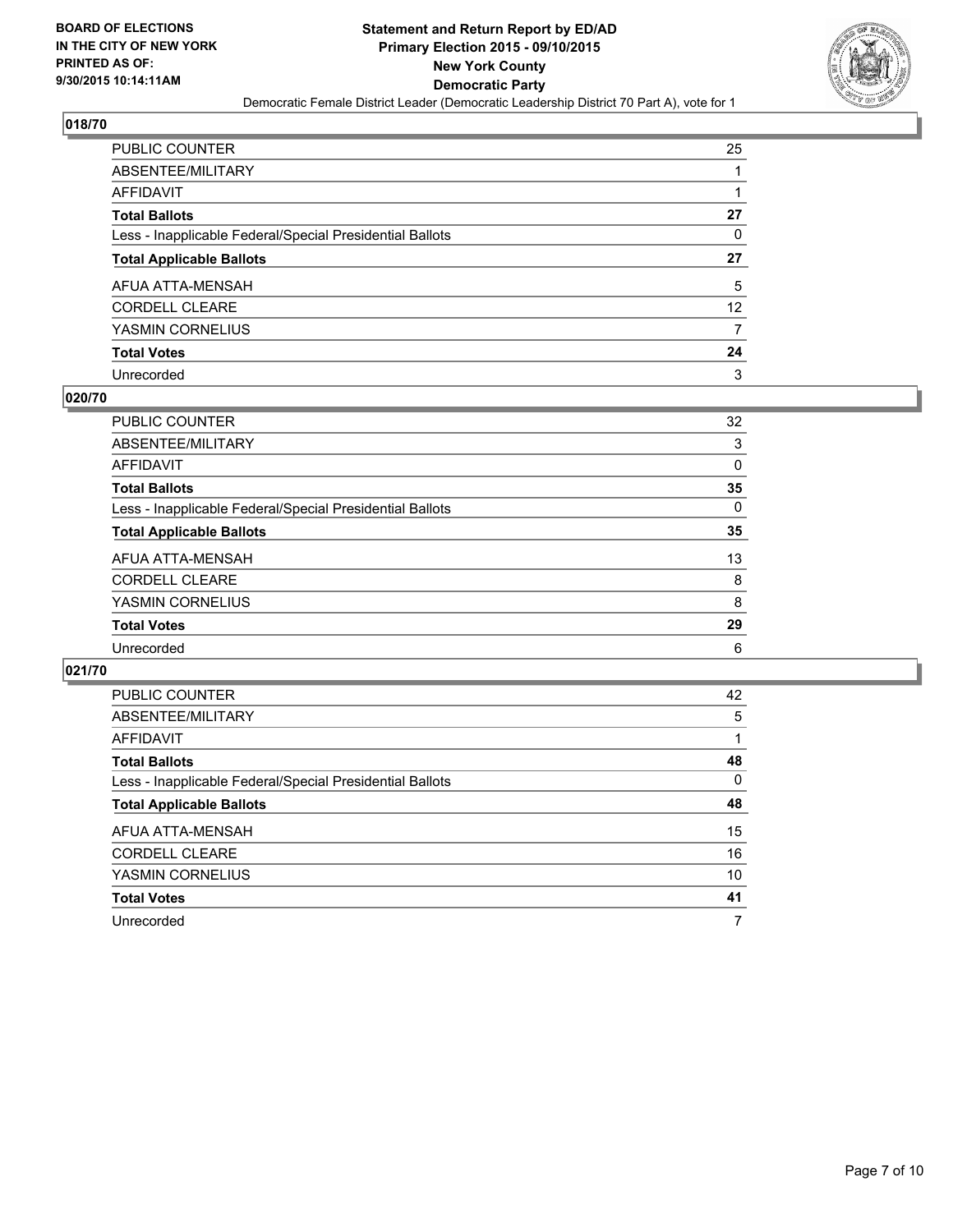

| PUBLIC COUNTER                                           | 32              |
|----------------------------------------------------------|-----------------|
| ABSENTEE/MILITARY                                        |                 |
| AFFIDAVIT                                                | 0               |
| Total Ballots                                            | 33              |
| Less - Inapplicable Federal/Special Presidential Ballots | $\mathbf{0}$    |
| <b>Total Applicable Ballots</b>                          | 33              |
| AFUA ATTA-MENSAH                                         | 16              |
| <b>CORDELL CLEARE</b>                                    | 2               |
| YASMIN CORNELIUS                                         | 14              |
| <b>Total Votes</b>                                       | $32\phantom{a}$ |
| Unrecorded                                               |                 |

#### **027/70**

| <b>PUBLIC COUNTER</b>                                    | 62 |
|----------------------------------------------------------|----|
| ABSENTEE/MILITARY                                        | 2  |
| <b>AFFIDAVIT</b>                                         | 0  |
| <b>Total Ballots</b>                                     | 64 |
| Less - Inapplicable Federal/Special Presidential Ballots | 0  |
| <b>Total Applicable Ballots</b>                          | 64 |
| AFUA ATTA-MENSAH                                         | 23 |
| <b>CORDELL CLEARE</b>                                    | 16 |
| YASMIN CORNELIUS                                         | 15 |
| NYLISSA E. WHITAKER (WRITE-IN)                           |    |
| <b>Total Votes</b>                                       | 55 |
| Unrecorded                                               | 9  |
|                                                          |    |

| PUBLIC COUNTER                                           | 59 |
|----------------------------------------------------------|----|
| ABSENTEE/MILITARY                                        | 4  |
| AFFIDAVIT                                                |    |
| <b>Total Ballots</b>                                     | 64 |
| Less - Inapplicable Federal/Special Presidential Ballots | 0  |
| <b>Total Applicable Ballots</b>                          | 64 |
| AFUA ATTA-MENSAH                                         | 25 |
| <b>CORDELL CLEARE</b>                                    | 6  |
| YASMIN CORNELIUS                                         | 16 |
| <b>Total Votes</b>                                       | 47 |
| Unrecorded                                               | 17 |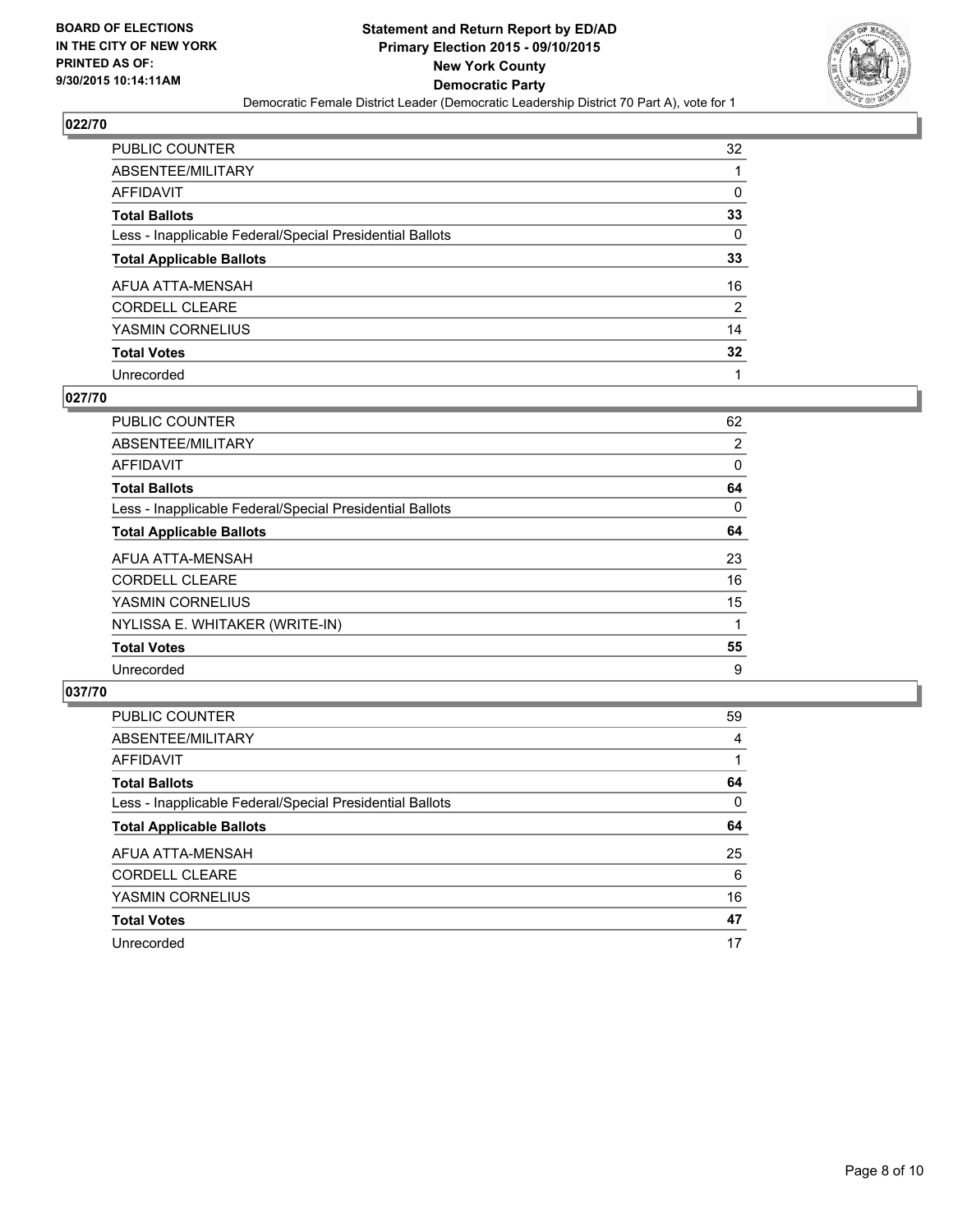

| PUBLIC COUNTER                                           | 39 |
|----------------------------------------------------------|----|
| ABSENTEE/MILITARY                                        | 6  |
| AFFIDAVIT                                                | 1  |
| Total Ballots                                            | 46 |
| Less - Inapplicable Federal/Special Presidential Ballots | 0  |
| <b>Total Applicable Ballots</b>                          | 46 |
| AFUA ATTA-MENSAH                                         | 32 |
| CORDELL CLEARE                                           | 5  |
| YASMIN CORNELIUS                                         | 5  |
| <b>Total Votes</b>                                       | 42 |
| Unrecorded                                               | 4  |

#### **039/70**

| <b>PUBLIC COUNTER</b>                                    | 43 |
|----------------------------------------------------------|----|
| ABSENTEE/MILITARY                                        |    |
| <b>AFFIDAVIT</b>                                         | 0  |
| <b>Total Ballots</b>                                     | 44 |
| Less - Inapplicable Federal/Special Presidential Ballots | 0  |
| <b>Total Applicable Ballots</b>                          | 44 |
| AFUA ATTA-MENSAH                                         | 20 |
| <b>CORDELL CLEARE</b>                                    | 8  |
| YASMIN CORNELIUS                                         | 10 |
| <b>Total Votes</b>                                       | 38 |
| Unrecorded                                               | 6  |
|                                                          |    |

| <b>PUBLIC COUNTER</b>                                    | 51 |
|----------------------------------------------------------|----|
| ABSENTEE/MILITARY                                        | 6  |
| AFFIDAVIT                                                | 3  |
| <b>Total Ballots</b>                                     | 60 |
| Less - Inapplicable Federal/Special Presidential Ballots | 0  |
| <b>Total Applicable Ballots</b>                          | 60 |
| AFUA ATTA-MENSAH                                         | 22 |
| <b>CORDELL CLEARE</b>                                    | 17 |
| YASMIN CORNELIUS                                         | 18 |
| <b>Total Votes</b>                                       | 57 |
| Unrecorded                                               | 3  |